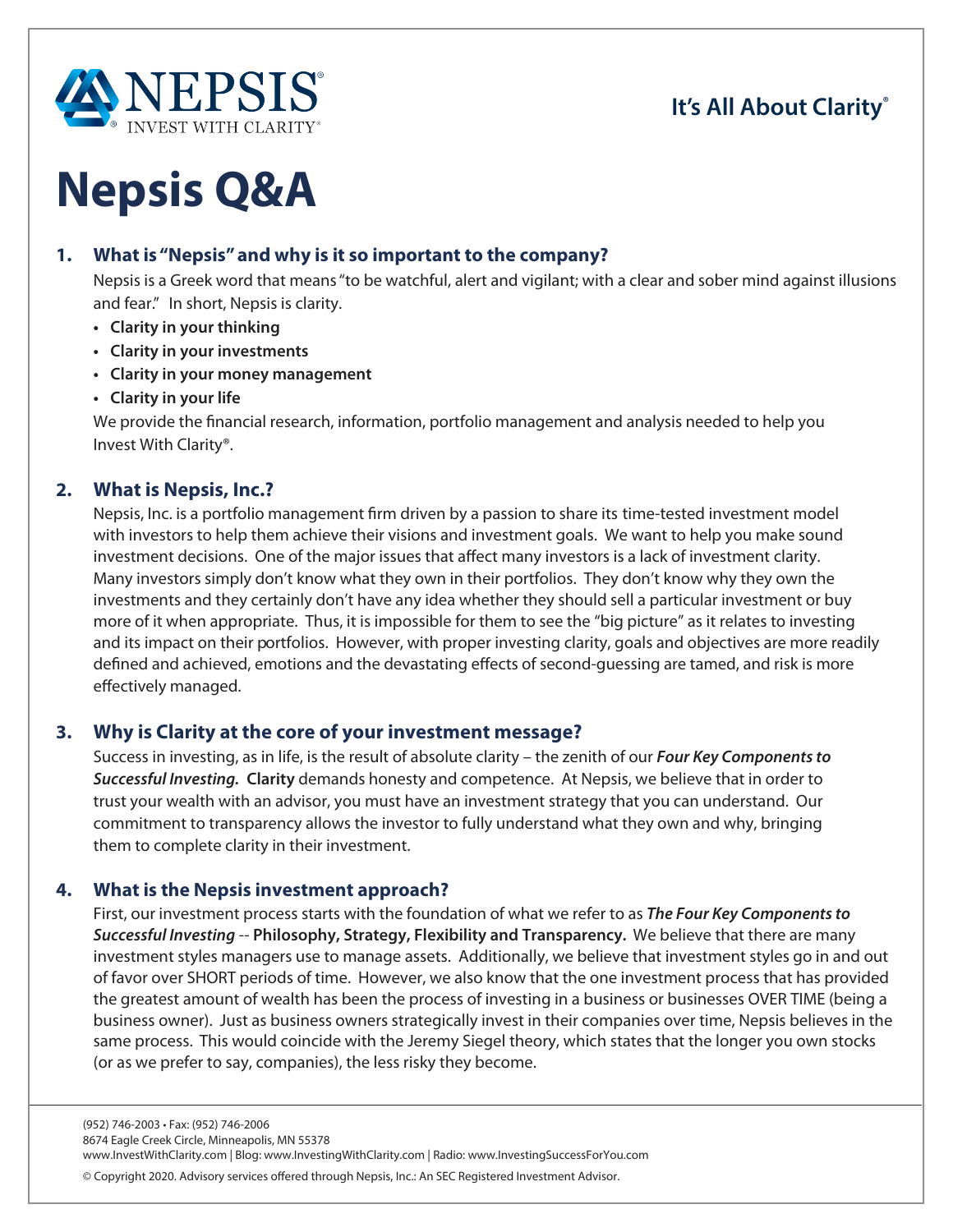

**Nepsis Q+A** *(continued)*

# **5. What is Strategic Cost Averaging® (SCA) and why is it important?**

Unlike Dollar Cost Averaging (DCA), which is the process of investing a fixed amount on a regular schedule, Strategic Cost Averaging® (SCA) is the process of continually investing unequal dollar amounts specifically targeted into companies we want to own more of when appropriate. SCA allows the **flexibility** needed to take advantage of buying more of a company you want to own when it is on sale. This is why stock market volatility – or more importantly, **stock volatility** – is so **crucial** in the investment process on a long-term basis.

# **6. How is Nepsis, Inc. different from other asset management firms?**

Nepsis, Inc. is a portfolio management firm driven by a passion to share its time-tested investment and business model to empower clients in achieving their visions and investment goals. While many other firms are dedicated to one specific style of investing, we deliver customized, proactively monitored portfolio management and intelligent diversification with investment clarity using *The Four Key Components to Successful Investing* -- **Philosophy, Strategy, Flexibility and Transparency**

Our belief in **Flexibility and Transparency** is what puts us ahead of the competition. Flexibility allows us to respond to market volatility and market uncertainty, providing us the opportunity to "Strategically Cost Average®"; taking advantage of market opportunities in a timely and cost-effective manner. Our active portfolio management allows for changes in the portfolio, based on unforeseen changes in the economy and/or businesses owned. In addition, our clients have the ability to monitor their own portfolios activity. Nepsis does not custody any securities.

# **7. Why do you use a Separately Managed Account structure (SMA) as opposed to a mutual fund?**

We believe in the power of owning quality companies. Our portfolios contain 25-35 quality companies in select sectors that have been identified as quality businesses we want to own. The Separately Managed Account structure (SMA) provides the **flexibility** and **transparency** needed to stay true to our philosophy. Through extensive research, we identify companies that have the potential for growth and acceptable returns relative to investment risk. We also favor companies that have demonstrated a consistent track-record of offering a dividend.

Mutual Fund based account structure is too rigid and over-diversifies the portfolio. You end up owning hundreds, if not thousands of companies — even seasoned financial professionals are challenged to understand all the fundamentals and dynamics that exist between that many companies. Additionally, the Mutual Fund based structure lacks the **flexibility** needed to selectively change the components within the portfolio. The Separately Managed Account structure provides the **transparency** needed to know what you own and why you own it. It also provides the **flexibility** needed to customize portfolio construction and make adjustments in the portfolio when changes in market conditions or the management of the companies we own occur.

www.InvestWithClarity.com | Blog: www.InvestingWithClarity.com | Radio: www.InvestingSuccessForYou.com

<sup>©</sup> Copyright 2020. Advisory services ofered through Nepsis, Inc.: An SEC Registered Investment Advisor.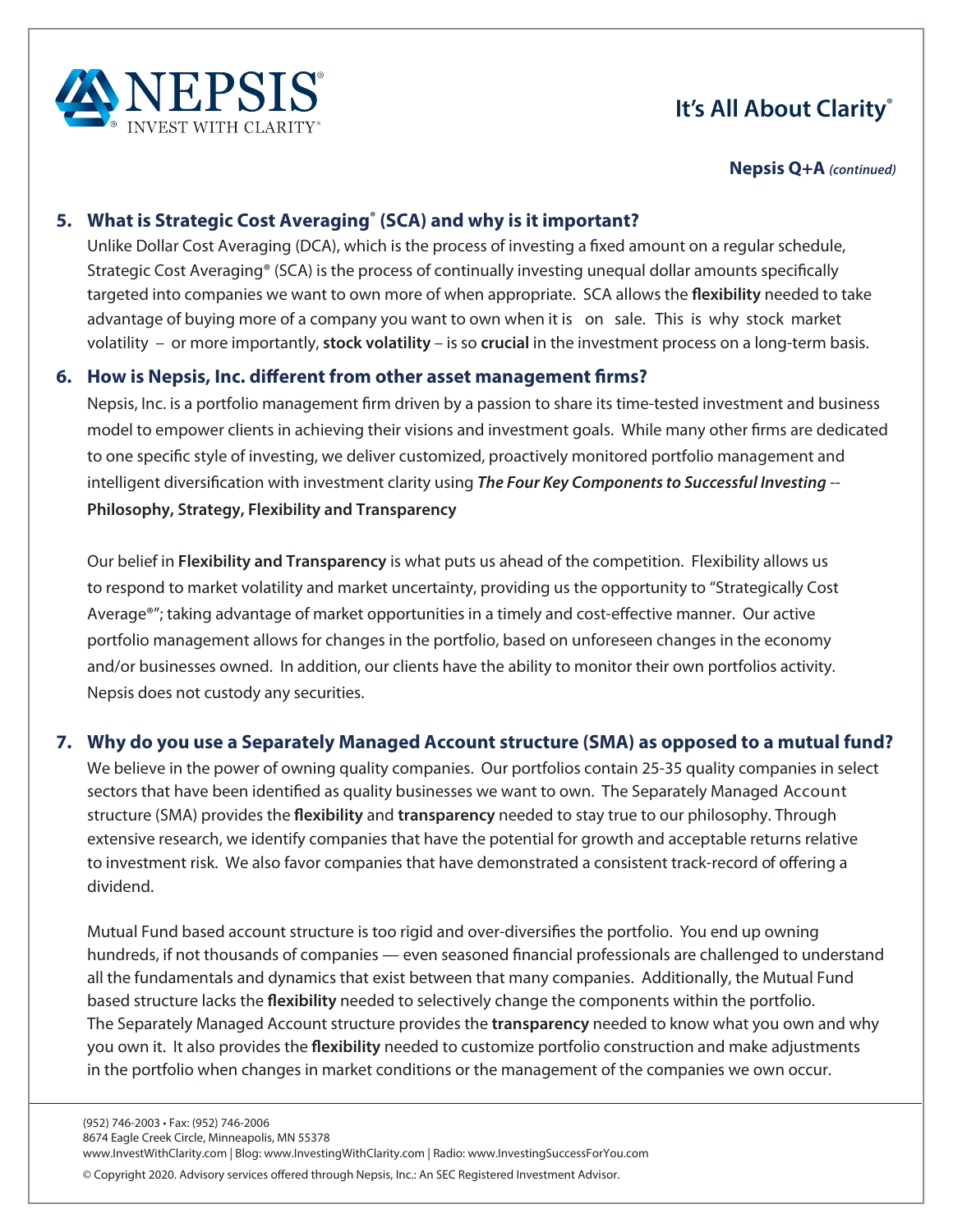

#### **Nepsis Q+A** *(continued)*

#### **8. What is your sell discipline?**

While we approach investing from a long-term perspective, certain factors or conditions may occur that cause us to reconsider our position with a company or sector. These factors may be related to the general economy, the fundamentals and management of the company in question, or socio-politics among others. **Nepsis' Four Sell Discipline**

- **The long-term fundamentals of the company or sector have changed.**
- **•** A potentially better opportunity has risen.
- **Examble 2 exambe Supersupers** Selignan to lock in gains and/or rebalance portfolio.
- **t** Tax management "harvesting" for future gains or offsetting current gains.

Nepsis' outlook on selling ultimately comes down to whether or not the sale will continue to push the company or investor in the right direction.

# **9. Why do you occasionally buy or sell minimal shares of a company in a portfolio? Does this have any impact on the portfolio?**

We call this process, the "Penny Jar Theory". Have you ever had a penny jar? Think back to when you first started collecting those pennies. You started with a few and then gradually watched the pile grow. One day you decided to take the jar to the bank, only to be surprised by how many pennies you had accumulated over time. Investing in companies over time should be viewed in the same manner! It is not any single position in our clients' portfolios that makes up the majority of the portfolio performance. It is the portfolio allocation that is most important on a long-term basis.

# **10. Why have you determined that when you initially invest in a company, 5% is the maximum you will allocate to that company?**

Over shorter periods of time, many mutual fund portfolios' performances can be skewed as a result oftheir overweighting in one to three particular companies. Although that may help returns short-term, we believe it feeds into the chasing returns mentality of investors. Many investors have no idea how returns are accomplished in their portfolios. We see this as a major hindrance in an investor's ability to be successful longer-term. By investing no more than 5%, the downside risk to a portfolio is limited, assuming worse case scenario for the company. In other words, 5% is the maximum downside risk to the portfolio if the company should go out of business.

# **11. Why put such focus on the importance of investors knowing what they own in their portfolio?**

Many studies have shown the lack of success investors have because they either chase returns or try to guess what the stock market is going to do over a certain period of time. As many investors do chase returns, they do not have a clear understanding of how the returns were achieved and how much associated "risk" was taken. Additionally, we believe investors get nervous and either stay out of investing or sell at short-term market bottoms and buy at short-term market tops because they do not know what they own and or why they own it. The more transparency an investor can have with their portfolio (like a business owner), the less likely they are to sell their investments at market bottoms. Instead, they will take advantage of the sale given to them and buy more of the great companies when on sale.